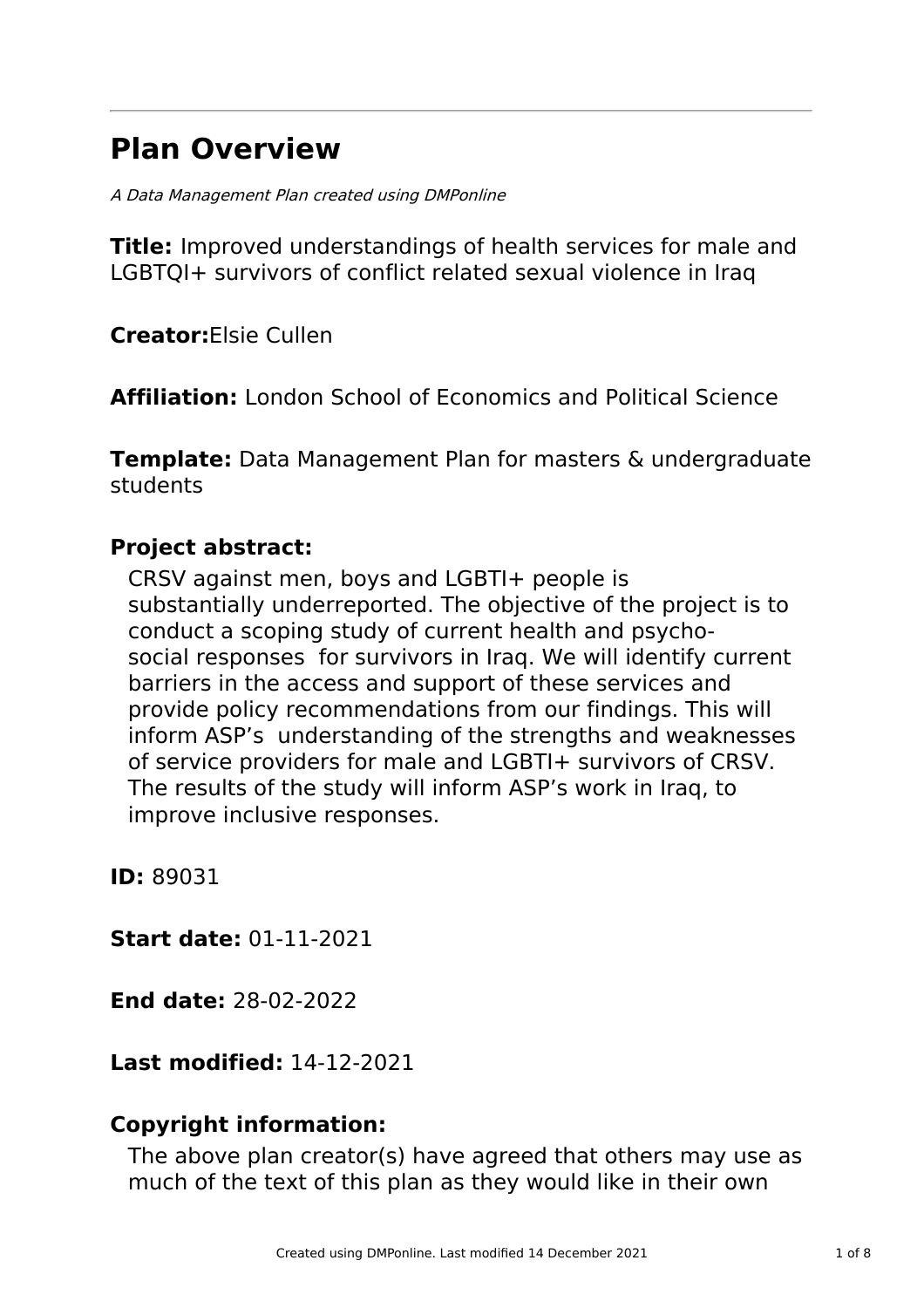plans, and customise it as necessary. You do not need to credit the creator(s) as the source of the language used, but using any of the plan's text does not imply that the creator(s) endorse, or have any relationship to, your project or proposal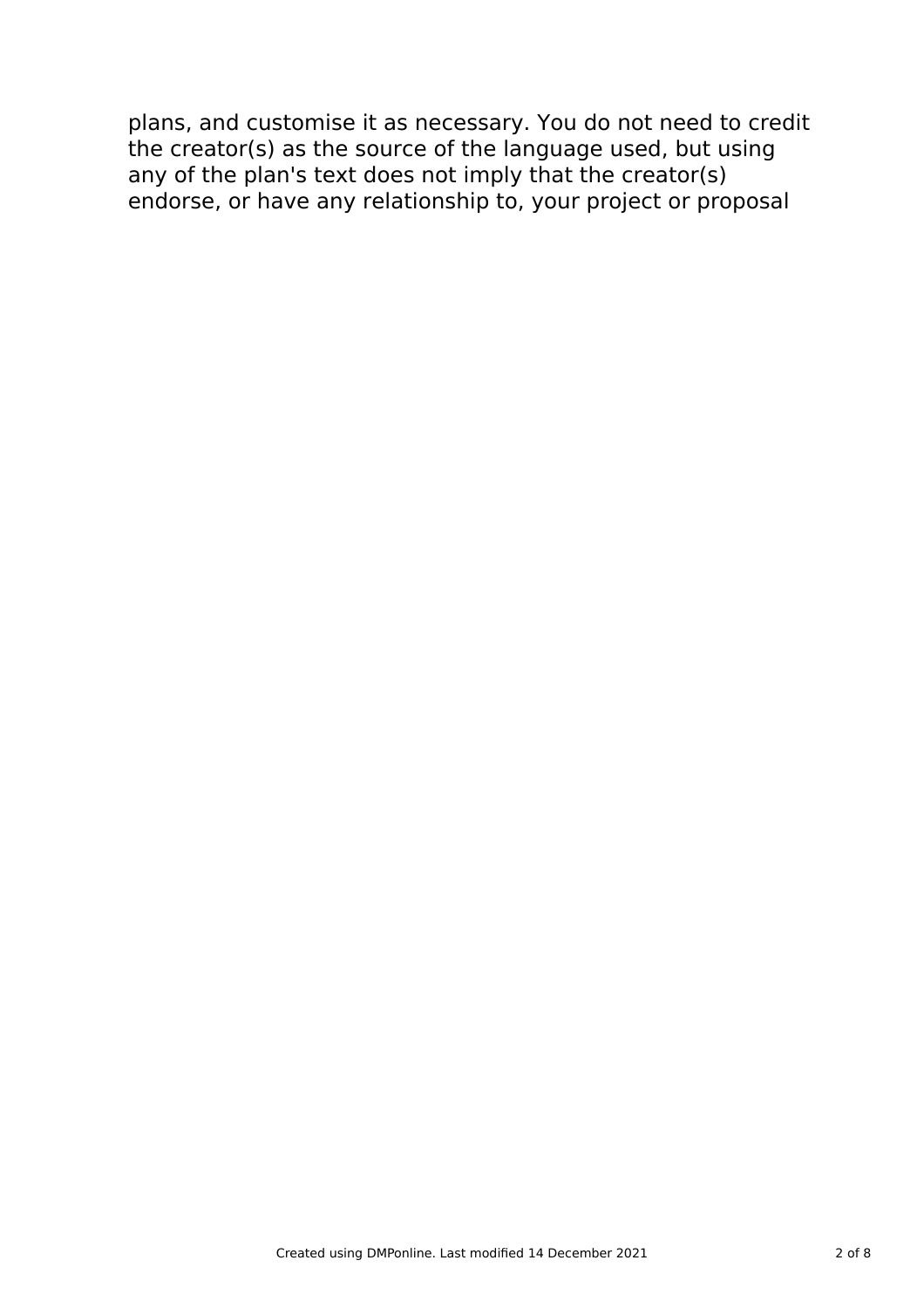# **Improved understandings of health services for male and LGBTQI+ survivors of conflict related sexual violence in Iraq**

### **Cyber Security Awareness**

**Can you confirm that you have completed the cyber security awareness course?**

Yes

## **Overview**

#### **Name**

Elsie Ayotunde Cullen

#### **LSE Email:**

e.a.cullen@lse.ac.uk

#### **Department:**

Health and International Development

#### **Supervisor name:**

Dr Ernestina Coast

# **Project Details**

#### **Dissertation/ project title:**

Improved understandings of health services for male and LGBTQI+ survivors of conflict related sexual violence in Iraq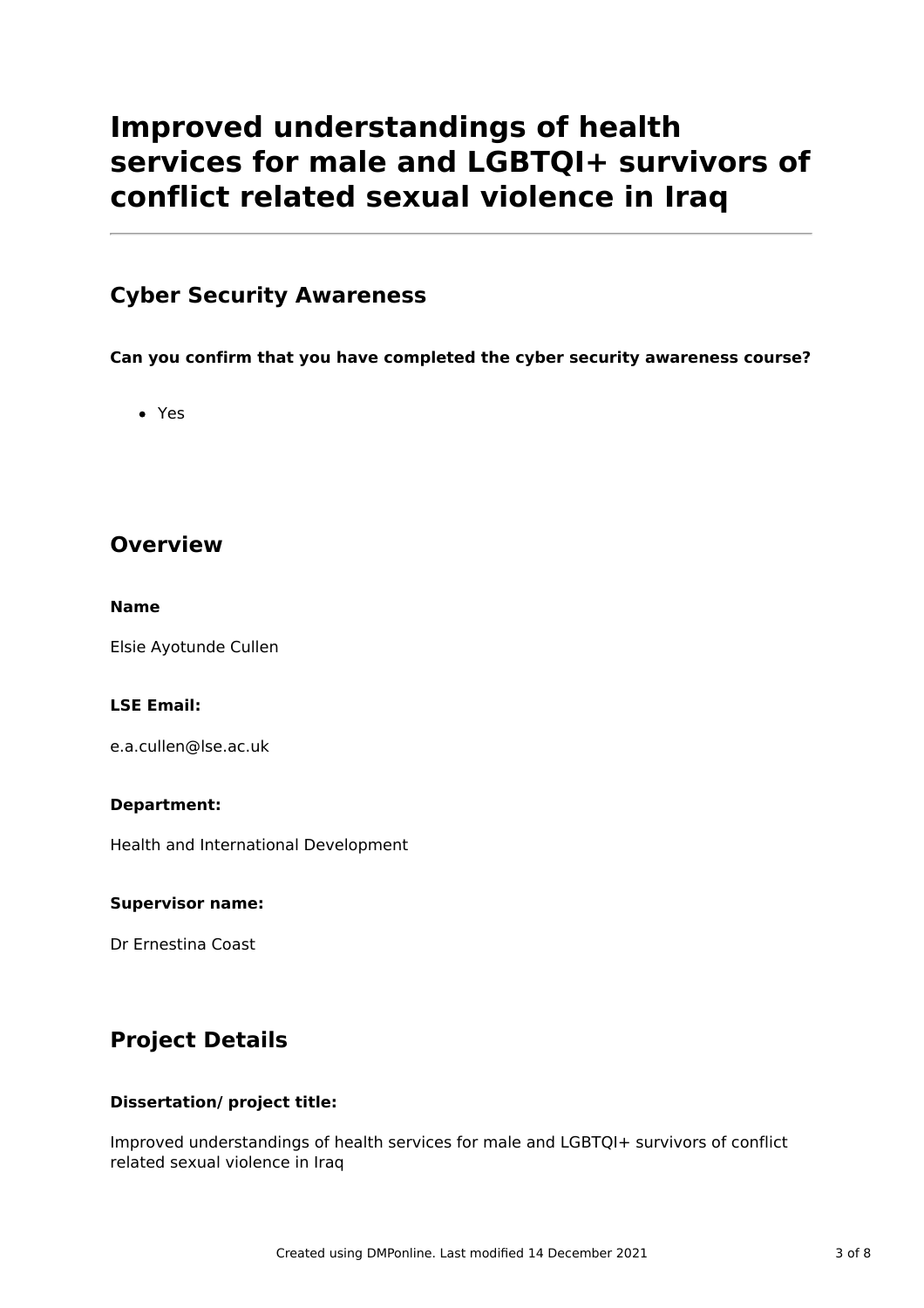#### **Please summarise your research question in no more than three sentences:**

- Who are the main actors providing health and MHPSS responses in Iraq?
- To what extent do these actors respond to sexual violence against men, boys and LGBTI+ individuals?
- What barriers do these groups of survivor's face in accessing health services?

## **Data Collection**

#### **Will you be using any secondary data for this project? Please outline what kind of secondary data you will be using below:**

We will be using secondary datasets and sources from LSE Library, resting primarly on a realist literature review of academic and grey literature on healthcare responses/ MHPSS to sexual violence in Iraq.

#### **Will you require access to any secure datasets i.e. datasets to which LSE Library does not have a subscription, which will need to be requested directly from the supplier:**

• Not sure

#### **Will you require access to any internal LSE datasets for this project?**

• No

#### **Will you be collecting primary data from research participants?**

Yes

#### **What research methods will you use for data collection (You can select as many as apply)**

- Questionnaires/ surveys
- Interviews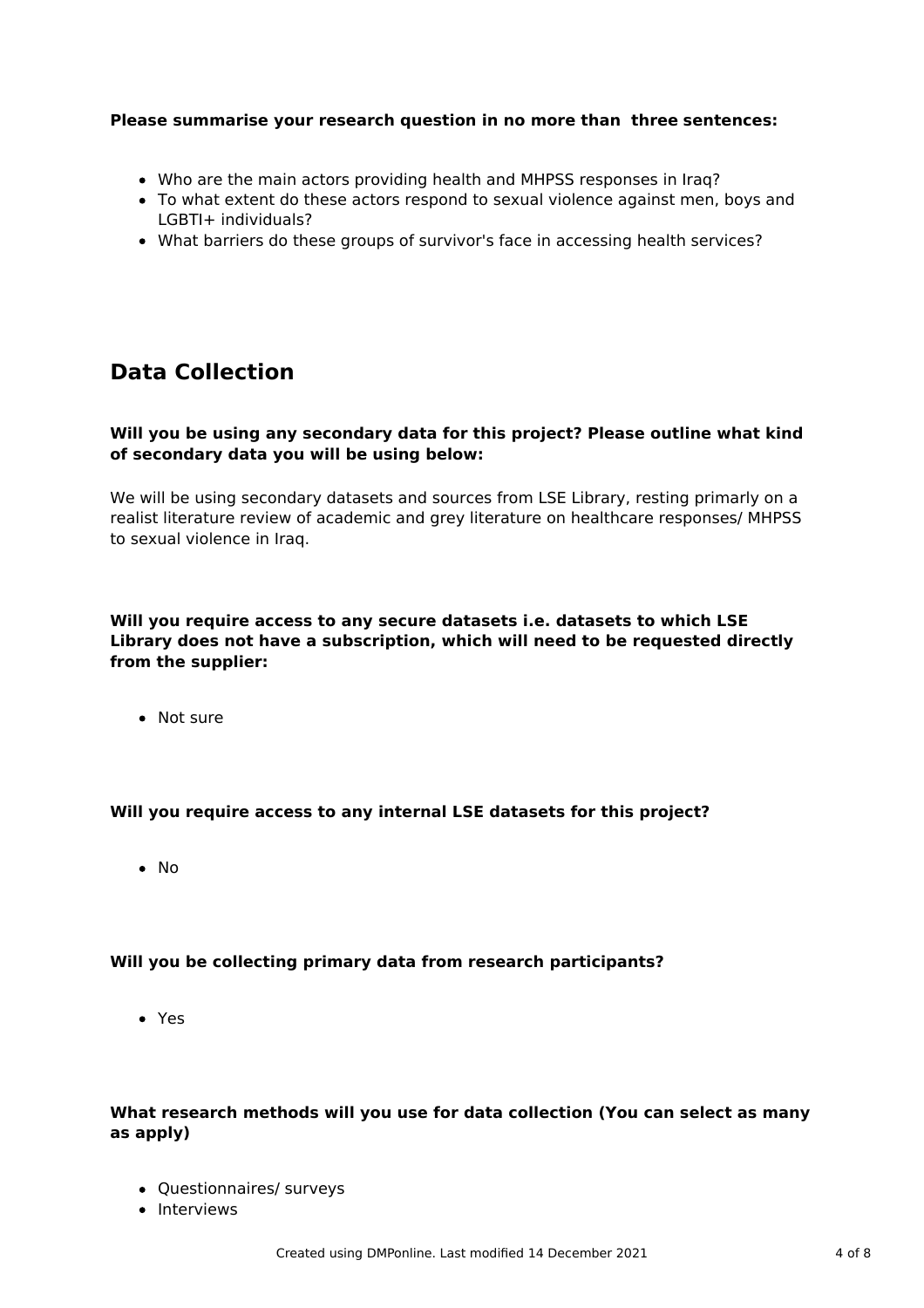#### **You ticked 'Other.' Please can you explain what research method(s) you plan to use for data collection below:**

Question not answered.

#### **Please can you describe how you plan on conducting data collection using these methods:**

Interviews will be in-depth and semi-structured, participants will consist of key informants, service providers and experts, with a focus on interviews with the UN and NGOs.

Prior to interviewing, we will curate an interview guide, ethics form, and obtain recorded consent. ASP will be assisting with the interviewing process by connecting us with partner organisations, such as MSF, IRC, WHO, as well as national Iraqi organisations. We aim to include a wide range of interviewees including primary and secondary health centres run by various actors including independent NGOs, counsellors, onestop centres and the private sector in Iraq.

Interviews will be conducted predominately in English however, we can facilitate interviews in Arabic, where necessary.

# **Research Ethics**

#### **Please explain how you will collect informed consent:**

We will be obtaining written consent were possible. Audio consent would only be used in circumstances where we could not obtain written consent, such as if the participant was not able to write. All consent forms will be stored on the LSE One Drive, which is a secured and encrypted system.

#### **Once you have collected proof of consent, you will need to store it safely. Please can you explain below how you plan to do this:**

Consent forms will be sent to all interviewees carefully explaining the aim and purpose of the study. Key informants will be informed on their rights regarding both participation and withdrawal from the study; and asked to confirm their understanding of each section of the consent form by filling in a written form which will be collected and stored safely on an encrypted One-Drive Folder.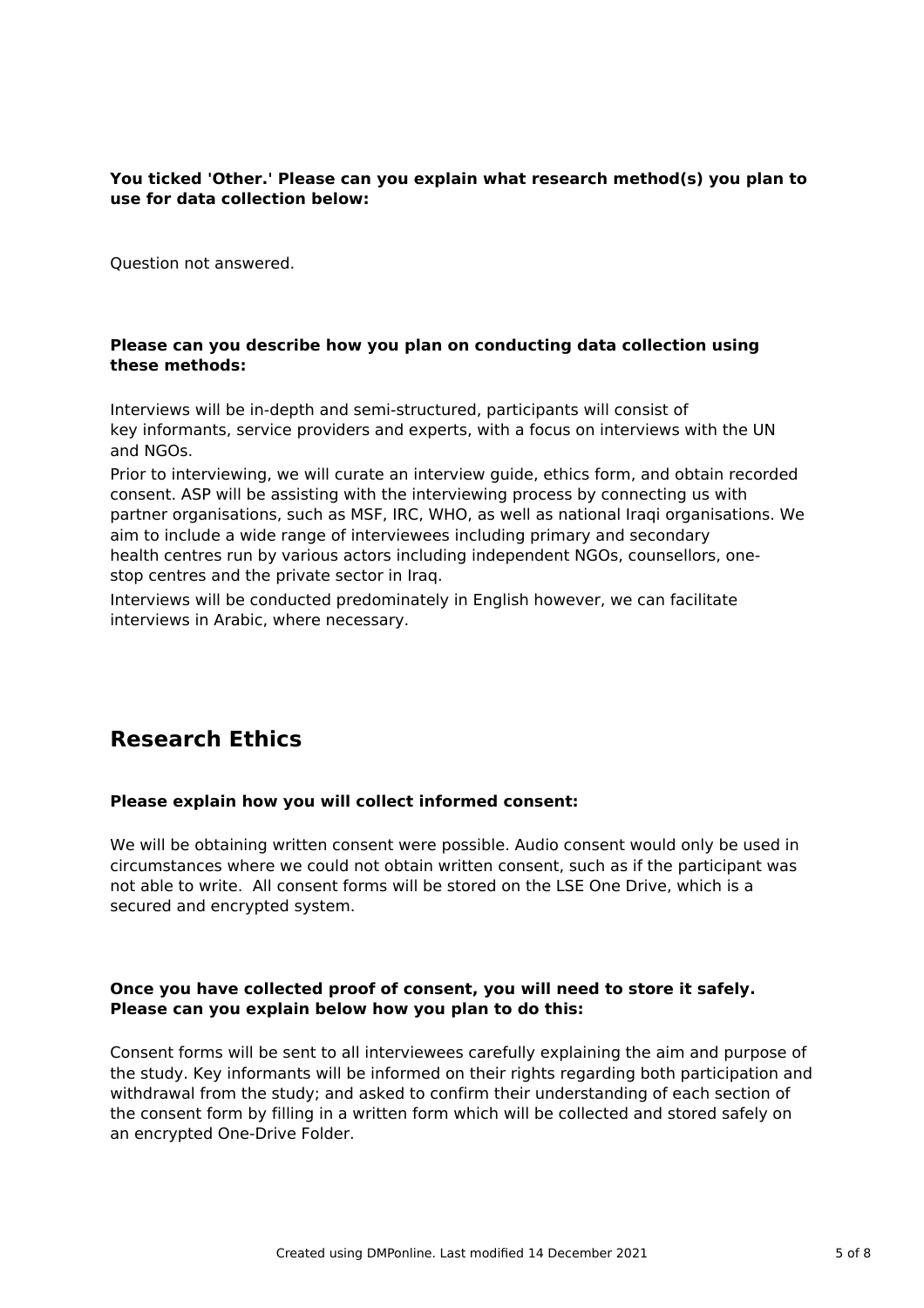#### **Have you submitted a research ethics review for this project?**

Yes

#### **If you are collecting primary data from research participants, you are required to anonymise the dataset so that individuals are not identifiable. How do you plan to do this?**

Primary data collected from participants will be anonymised, removing direct and indirect information. Specifically we will be redacting key details that may possibly reveal an individual's identity, including age, location, job role etc.

Our data will be collected by the researchers as identified in this form. We have made it clear in our consent forms that all researchers involved in this project will have access to the data collected. All data will be stored on the LSE one drive, which is a secured and encrypted system. Access can only be obtained by direct invitation to the drive and only to those with an LSE account. Our data will be anonymised – no name or identifying information will be used in any reports or publications resulting from the study. All digital files, transcripts and summaries will be given codes and stored separately from any names or other direct identification of participants.

Limits to confidentiality: confidentiality will be maintained as far as it is possible, unless a participant tells us something which implies that they or someone they mention might be in significant danger of harm and unable to act for themselves; in this case, we may have to inform the relevant agencies of this, but we would discuss this with them first.

#### **Are there any circumstances where you will not anonymise research participants?**

 $\bullet$  No

### **Data Protection**

**Do you believe your research will require you to fill in a data protection impact [assessment?](https://lsecloud-my.sharepoint.com/:w:/g/personal/r_e_maguire_lse_ac_uk/EeXpIrFm5pFLs6-MP0xCZukBY3CxsYv7lpSL3bW7O5LhWA?e=lI6Dbb)**

Yes

### **Data Storage & Security**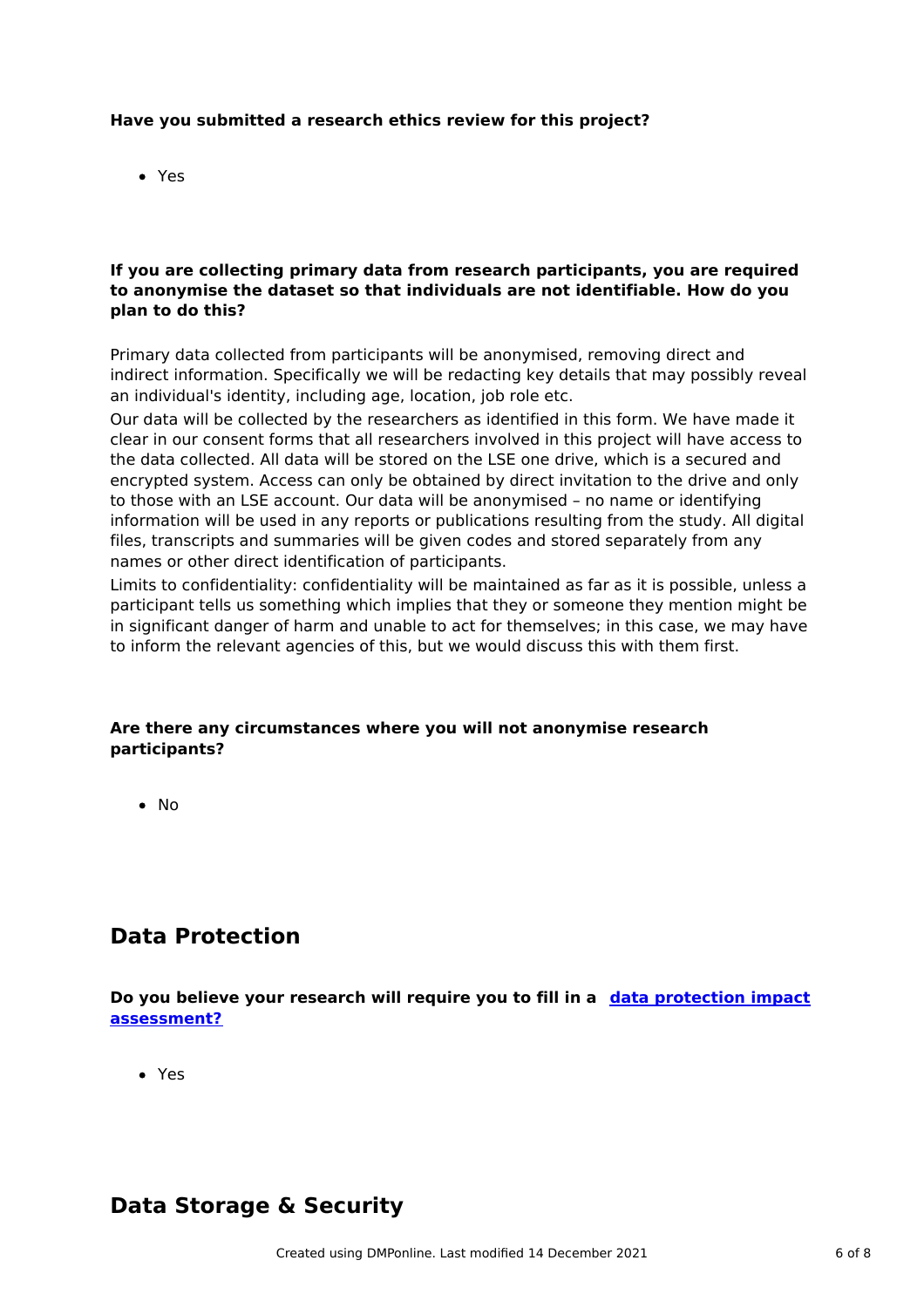#### **Are you the lone researcher on this project or do you have collaborators?**

• I have collaborators

#### **Could you outline how you plan to share data between members in your research team:**

All data will be stored on the LSE one drive, which is a secured and encrypted system. Access can only be obtained by direct invitation to the drive and only to those with an LSE account. Our data will be anonymised – no name or identifying information will be used in any reports or publications resulting from the study. All digital files, transcripts and summaries will be given codes and stored separately from any names or other direct identification of participants.

#### **Will you require any additional research tools to complete your project?**

Not sure

#### **Please can you supply details/ links to any additional research tools you'll be using below:**

N/A

#### **What hardware will you require to complete this project (you can select more than one option):**

- LSE Laptop/ desktop PC
- Personal laptop/ desktop PC

#### **You selected 'Other.' Please can you explain what other hardware you will use on this project:**

N/A

#### **Do all personal devices used on this project meet the LSE's minimum [standards](https://info.lse.ac.uk/account/login?ReturnURL=%2f%2finfo.lse.ac.uk%2fstaff%2fservices%2fPolicies-and-procedures%2fAssets%2fDocuments%2finternal%2fstaffAndStudents%2fdevLevSecMin.pdf)**